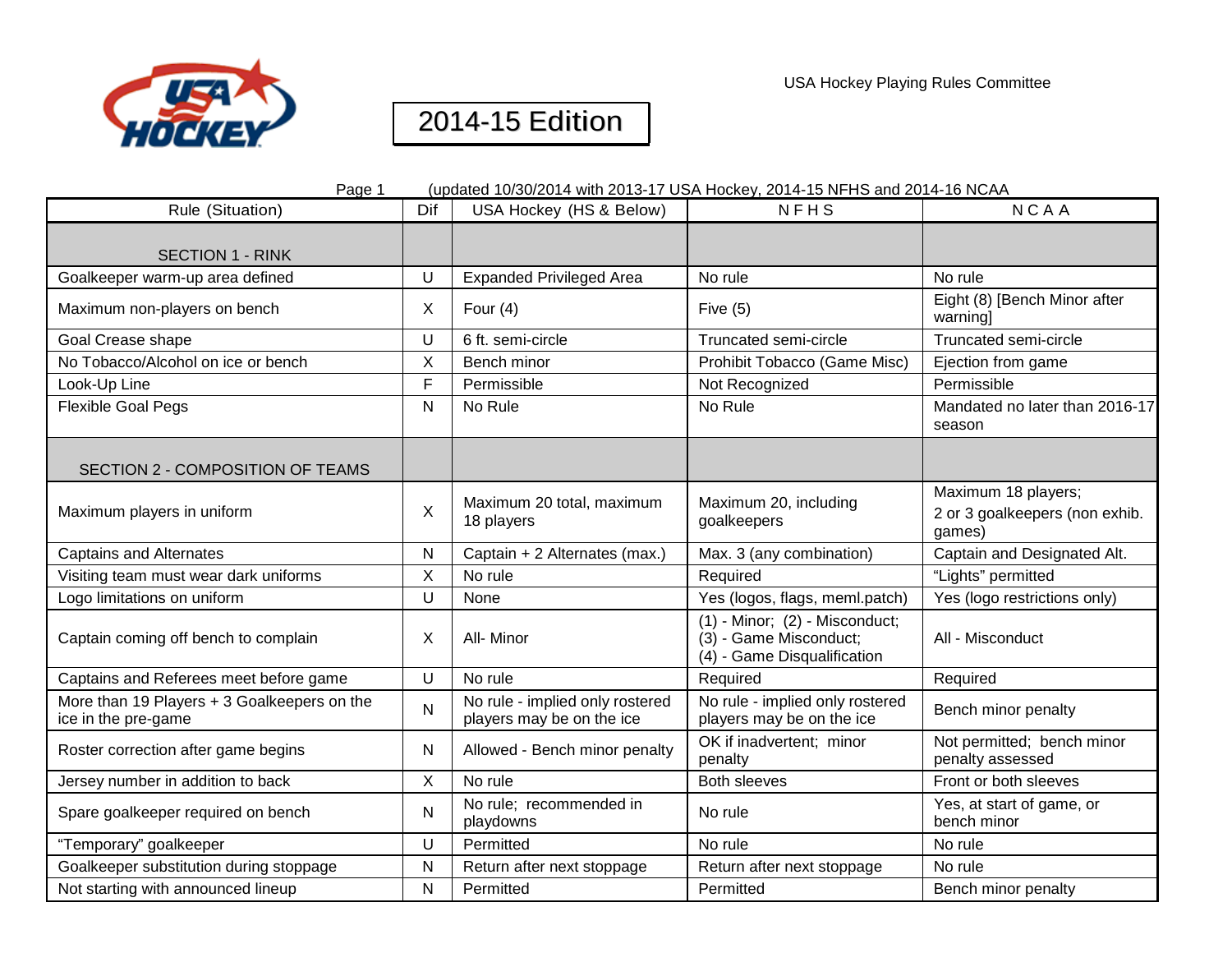

| Page 2<br>(updated 10/30/2014 with 2013-17 USA Hockey, 2014-15 NFHS and 2014-16 NCAA |              |                                                                |                                                         |                                                                |  |
|--------------------------------------------------------------------------------------|--------------|----------------------------------------------------------------|---------------------------------------------------------|----------------------------------------------------------------|--|
| Rule (Situation)                                                                     | Dif          | USA Hockey (HS & Below)                                        | NFHS                                                    | <b>NCAA</b>                                                    |  |
| Pucks on ice before start of second or third<br>periods                              | N            | No rule                                                        | No rule                                                 | Charged with time-out; bench<br>minor if time-out already used |  |
| Recovery time for injured goalkeeper                                                 | U            | None                                                           | "Reasonable amount of time"                             | "Reasonable time"                                              |  |
| Team huddles before 2 <sup>nd</sup> or 3 <sup>rd</sup> period                        | U            | No rule                                                        | Minor                                                   | Bench minor                                                    |  |
| Concussion/Unconscious player rule (requires<br>written physician OK to resume play) | F            | No rule                                                        | Required                                                | No rule                                                        |  |
| Stoppage for injured player                                                          | F            | Immediate when his team has<br>possession                      | Immediate (regardless of<br>possession)                 | Immediate when his team has<br>possession                      |  |
| <b>SECTION 3 - EQUIPMENT</b>                                                         |              |                                                                |                                                         |                                                                |  |
| Hollow end of stick must be covered                                                  | N            | Yes                                                            | Yes                                                     | No rule                                                        |  |
| Stick blade curvature restriction                                                    | X            | $\frac{3}{4}$                                                  | $\frac{3}{4}$                                           | $\frac{3}{4}$ "                                                |  |
| Skates not conforming to rules                                                       | F            | Not permitted to play                                          | (1) Warn; (2) Game Misc.                                | Not permitted to play                                          |  |
| Throat protector - Goalkeeper<br>Throat protector - Player                           | F<br>F       | Recommended<br>Not required                                    | Required<br>Recommended                                 | Recommended<br>Not required                                    |  |
| Player's helmet comes off during play                                                | N            | Immediate stoppage. Cannot<br>return until play resumes        | Immediate stoppage. Cannot<br>return until play resumes | Immediate stoppage.                                            |  |
| <b>HECC-approved helmet</b>                                                          | N            | Required                                                       | Required                                                | Players - Required<br>Goalkeepers-Recommended                  |  |
| Wearing helmet on players' and penalty bench                                         | N            | Required. Violation - Misc.                                    | Required. Violation - Misc.                             | Required. Violation-Ben. Minor                                 |  |
| Helmet chinstrap length restriction                                                  | N            | Implied                                                        | Implied                                                 | Two fingers                                                    |  |
| Torn, ripped, unzipped pants                                                         | U            | No rule                                                        | Not permitted                                           | Not permitted                                                  |  |
| Goalkeeper Blocker Glove limits                                                      | X            | 8" x 15"                                                       | 8" x 15"                                                | 8" x 15"                                                       |  |
| <b>Goalkeeper Catching Glove limits</b>                                              | X            | 45" Max. circumference                                         | 45" Max. circumference                                  | 45" Max. circumference                                         |  |
| <b>Goalkeeper Leg Pad limits</b>                                                     | X            | 11" X 38"                                                      | 11" X 38"                                               | 11" X 38"                                                      |  |
| Mouthguard not worn - Goalkeeper                                                     | X            | Misconduct after team warning                                  | Misconduct after team warning                           | Misconduct after team warning                                  |  |
| Mouthguard not worn - Player                                                         | X            | Misconduct after team warning                                  | Misconduct after team warning                           | Misconduct after team warning                                  |  |
| Mouthguard - non-clear color                                                         | N            | Required                                                       | Required                                                | Recommended                                                    |  |
| Mouthguard - attached to facemask                                                    | N            | Not required                                                   | Not required                                            | No rule                                                        |  |
| Goalkeeper Glove Falls Off-During Play                                               | $\mathsf{N}$ | Play Stopped if vulnerable and<br>imminent scoring opportunity | Play Stopped Immediately                                | No Rule                                                        |  |
| Warning prior to equipment violation                                                 | N            | Yes (except stick)                                             | Yes                                                     | <b>No</b>                                                      |  |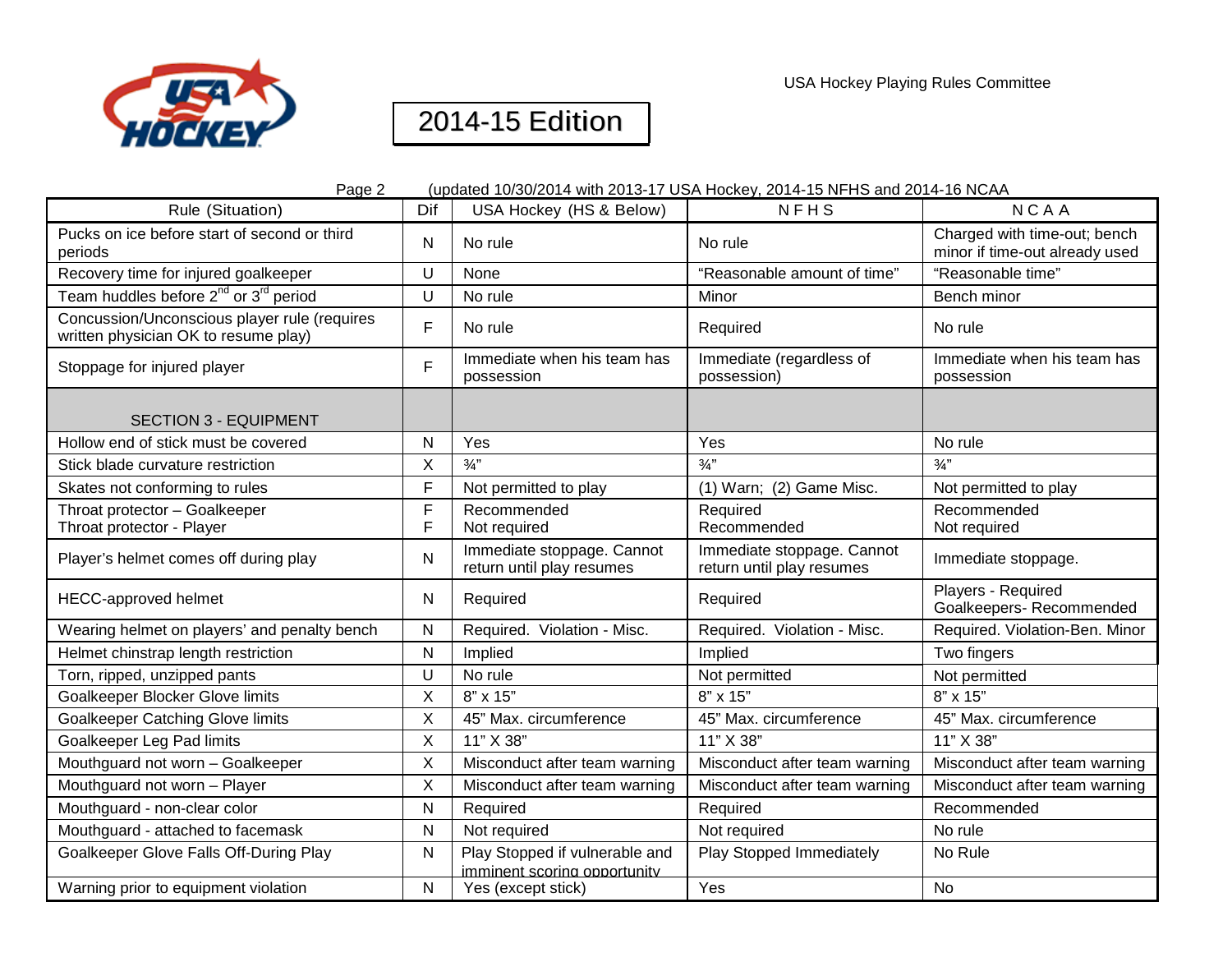



| Page 3<br>(updated 10/30/2014 with 2013-17 USA Hockey, 2014-15 NFHS and 2014-16 NCAA    |              |                                                    |                                                                              |                                                                |
|-----------------------------------------------------------------------------------------|--------------|----------------------------------------------------|------------------------------------------------------------------------------|----------------------------------------------------------------|
| Rule (Situation)                                                                        | Dif          | USA Hockey (HS & Below)                            | <b>NFHS</b>                                                                  | <b>NCAA</b>                                                    |
| Casts / splints                                                                         | N            | OK if adequately covered and<br>physician approved | OK if adequately covered and<br>physician approved                           | No rule                                                        |
| Wearing exposed jewelry                                                                 | U            | Not permitted                                      | (1) Misc. (2) Game Misc.                                                     | (1) Misc. (2) Game Misc.                                       |
| Equipment request limitation                                                            | X            | Anything in Section 3 which<br>has specifications  | <b>Sticks</b><br>Goalkeeper Equipment (No<br>measurement - Refer to S/A)     | Sticks, Skates, Goalkeeper<br>Equipment                        |
| Location of logos on puck                                                               | N            | No rule                                            | No rule                                                                      | Limited position                                               |
| Electronic Equipment - Dispute Ruling                                                   | U            | Bench minor, equip. removed                        | No rule                                                                      | No rule                                                        |
| Electronic Equipment - player on the ice                                                | U            | Bench minor; equip. removed                        | No rule                                                                      | No rule                                                        |
| <b>SECTION 4 - PENALTIES</b>                                                            |              |                                                    |                                                                              |                                                                |
| Bench minor penalty defined                                                             | F            | Yes                                                | No rule (Captain's Choice of<br>players on the ice notation on<br>penalties) | Yes                                                            |
| Who serves "Bench Minor" (NFHS equivalent)                                              | Ν            | Player on ice at infraction                        | Player on ice at infraction                                                  | Any non-penalized player                                       |
| Coincident minor penalty rule                                                           | N            | Equal number of minors offset                      | Equal number of minors offset                                                | Equal number of minors offset<br>unless teams at full strength |
| Minor penalty termination when scored upon                                              | N            | First minor being served                           | First minor being served                                                     | Minor causing short-handed at<br>time of goal                  |
| Signaled delayed minor penalty is assessed if<br>goal is scored by non-offending team   | N            | Only if the greater on-ice<br>strength team scores | Only if the greater on-ice<br>strength team scores                           | Yes                                                            |
| Player/GK ejected after second Major                                                    | $\mathsf{N}$ | Yes (plus 2 game suspension)                       | Yes                                                                          | No                                                             |
| Team may delay placing a substitute on Penalty<br>Bench for Major + GM or Match penalty | X            | No                                                 | No                                                                           | No                                                             |
| Game suspension for Game Misconduct                                                     | U            | Yes                                                | <b>No</b>                                                                    | No.                                                            |
| 2 <sup>nd</sup> Misconduct by Player in Game                                            | U            | <b>Game Misconduct</b>                             | No rule                                                                      | No rule                                                        |
| 5-penalty maximum/game (player/GK);                                                     | $\mathsf{N}$ | Yes (Game Misc.)                                   | Yes (Game Misc.)                                                             | No                                                             |
| 15-penalty maximum/game (coach)                                                         | U            | Yes (Next game suspension)                         | No                                                                           | <b>No</b>                                                      |
| Progressive suspension                                                                  | U            | Yes (Fighting and aggressive<br>major penalties)   | Yes (Disqualification Penalty)                                               | Yes (Disqualification & Game<br><b>Misconduct Penalties)</b>   |
| Match penalty provision                                                                 | U            | Yes                                                | No                                                                           | No                                                             |
| Match (DQ) penalty to non-player                                                        | N            | Applies                                            | Applies                                                                      | No rule                                                        |
| Maximum Disqualifications per player per game                                           | F            | No limit                                           | One                                                                          | No limit                                                       |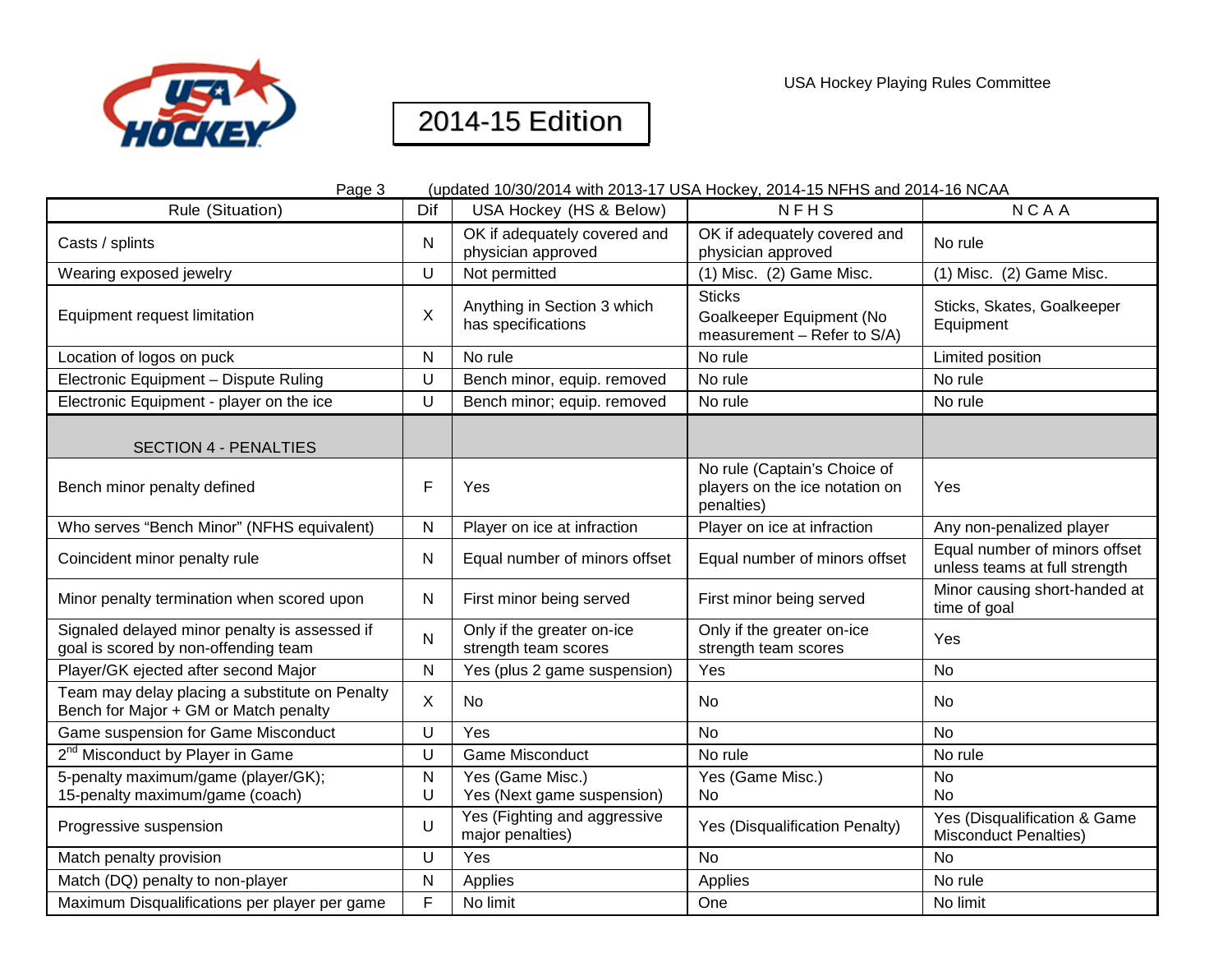

USA Hockey Playing Rules Committee

| Page 4<br>(updated 10/30/2014 with 2013-17 USA Hockey, 2014-15 NFHS and 2014-16 NCAA                                                                                                               |              |                                                  |                                                                           |                                                                           |  |
|----------------------------------------------------------------------------------------------------------------------------------------------------------------------------------------------------|--------------|--------------------------------------------------|---------------------------------------------------------------------------|---------------------------------------------------------------------------|--|
| Rule (Situation)                                                                                                                                                                                   | Dif          | USA Hockey (HS & Below)                          | <b>NFHS</b>                                                               | <b>NCAA</b>                                                               |  |
| Goalkeeper must remain in Privileged Area<br>throughout Penalty Shot attempt                                                                                                                       | $\mathsf{N}$ | Not required                                     | Not required                                                              | Yes                                                                       |  |
| Who takes Penalty Shot if player selected is<br>injured or ejected, or Captain has choice                                                                                                          | F.           | Teammate on the ice at the<br>time of infraction | Any teammate not then<br>serving a penalty                                | Teammate on the ice at<br>time of infraction                              |  |
| Goalkeeper must serve his own major and/or<br>misconduct penalties                                                                                                                                 | $\cup$       | No                                               | Yes                                                                       | Yes                                                                       |  |
| Requires the recording of any delayed penalty<br>nullified by a goal being scored                                                                                                                  | $\mathsf{N}$ | Yes                                              | Yes                                                                       | No                                                                        |  |
| <b>SECTION 5 - OFFICIALS</b>                                                                                                                                                                       |              |                                                  |                                                                           |                                                                           |  |
| <b>Approved Officiating systems</b>                                                                                                                                                                | X            | RR, RLL or 2R-2L (not RRL)                       | RR, RRL, or 2R-2L                                                         | 2R-2L<br>In 2014-15 RRL only allow in<br>Women's games                    |  |
| 2-man system if 3-man and 1 incapacitated                                                                                                                                                          | F            | 2 Referees or Ref.-Line.                         | 2 Referees                                                                | 2 Ref/1 Lines or 1 Ref/ 2 Lines                                           |  |
| Linesman report observed MINOR pen. to Ref.                                                                                                                                                        | $\mathsf X$  | "Injury Potential" minors only                   | <b>No</b>                                                                 | Yes                                                                       |  |
| 1-Referee: Face-offs                                                                                                                                                                               | U            | Start of periods, after goals                    | Start of periods, after goals<br>(Not 2R-1L)                              | Start of periods, after goals<br>(Not 2R-1L)                              |  |
| HECC approved hockey helmet required                                                                                                                                                               | F            | <b>No</b>                                        | Yes                                                                       | <b>No</b>                                                                 |  |
| Full equipment worn during warm-up                                                                                                                                                                 | F            | Implied                                          | Required                                                                  | Implied                                                                   |  |
| Access to Rule Book during game                                                                                                                                                                    | F            | No Requirement                                   | Required                                                                  | No Requirement                                                            |  |
| Half-shield facemask required for Officials                                                                                                                                                        | N            | <b>YES</b>                                       | Yes (Beginning 2013-14<br>season)                                         | No                                                                        |  |
| <b>SECTION 6 - PLAYING RULES</b>                                                                                                                                                                   |              |                                                  |                                                                           |                                                                           |  |
| Awarded goal for certain Penalty Shot situations<br>if goalkeeper is not on the ice:<br>- Fall on or pick up puck in crease<br>- Thrown stick (Defending Zone)<br>- Fouled from behind (breakaway) | X            | Awarded goal (all 4 situations)                  | Awarded goal allowed in<br>certain situations where a goal<br>is imminent | Awarded goal allowed in<br>certain situations where a goal<br>is imminent |  |
| Verbally abusing Official after game - player                                                                                                                                                      | U            | Misconduct or Game Miscond.                      | Disqualification                                                          | Disqualification                                                          |  |
| Foul language on players' bench - player                                                                                                                                                           | X            | Misconduct or Bench Minor                        | Minor + Misconduct                                                        | Misconduct                                                                |  |
| Continuing altercation                                                                                                                                                                             | U            | Misconduct or Game Miscond.                      | Disqualification                                                          | Disqualification                                                          |  |
| Touching/Holding Game Official - player                                                                                                                                                            | U            | Misconduct or Game Miscond.                      | Disqualification                                                          | Disqualification                                                          |  |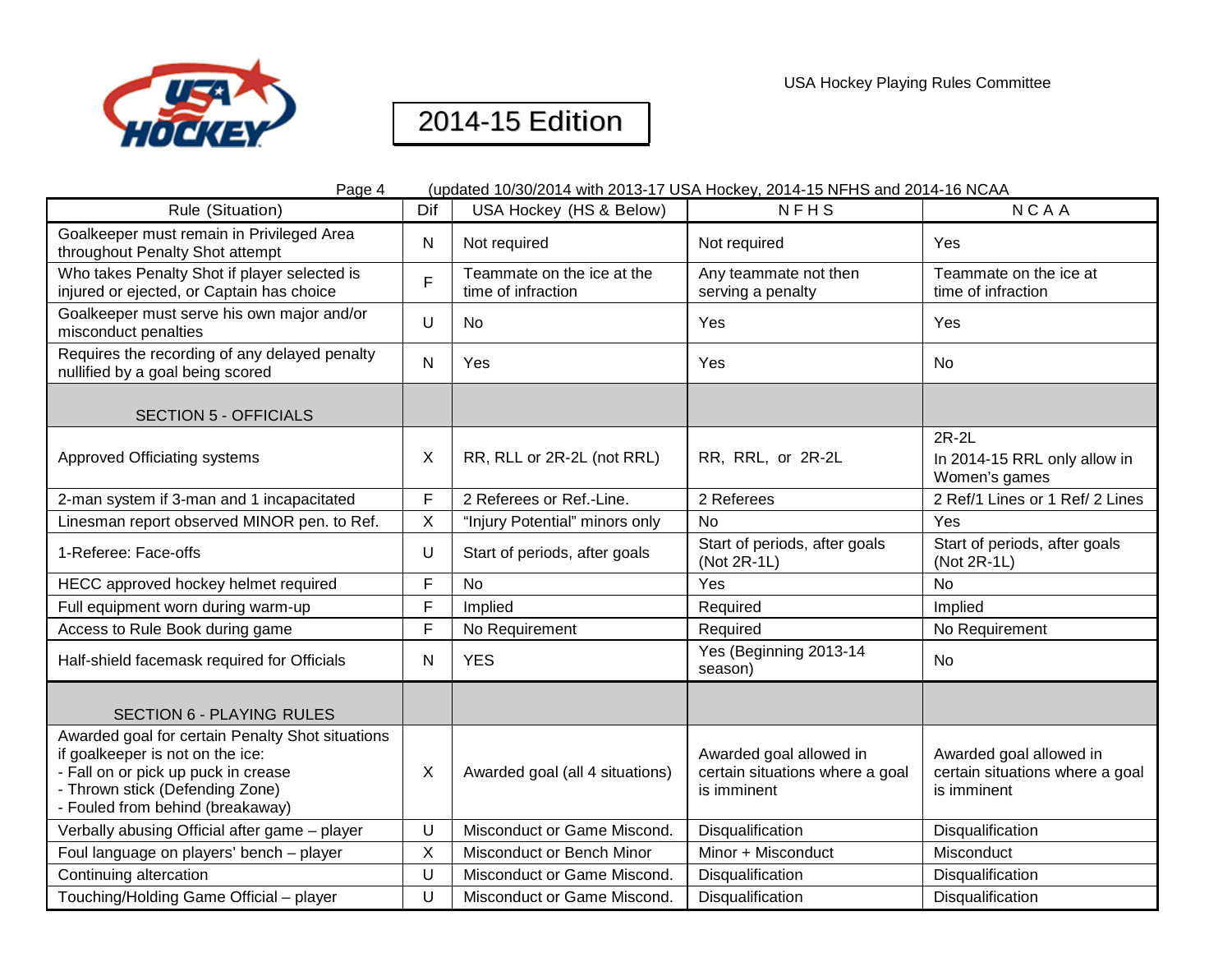

| Page 5<br>(updated 10/30/2014 with 2013-17 USA Hockey, 2014-15 NFHS and 2014-16 NCAA |         |                                                                                                                       |                                                                  |                                                                                 |
|--------------------------------------------------------------------------------------|---------|-----------------------------------------------------------------------------------------------------------------------|------------------------------------------------------------------|---------------------------------------------------------------------------------|
| Rule (Situation)                                                                     | Dif     | USA Hockey (HS & Below)                                                                                               | <b>NFHS</b>                                                      | <b>NCAA</b>                                                                     |
| Banging boards with stick - player                                                   | U       | Misconduct or Game Miscond.                                                                                           | Minor                                                            | Minor                                                                           |
| Obscene Gesture - player                                                             | X       | <b>Game Misconduct</b>                                                                                                | Minor + Game Miscond. or DQ                                      | Misconduct or Game Miscond.                                                     |
| Racial or ethnic slur                                                                | F       | <b>Game Misconduct</b>                                                                                                | Minor + Game Miscond. or DQ                                      | <b>Game Misconduct</b>                                                          |
| "Detrimental Conduct" - player or Team Official                                      | U       | Match                                                                                                                 | No rule                                                          | No rule                                                                         |
| Verbal abuse to Game Official after game by<br><b>Team Official</b>                  | $\sf X$ | (1) Bench Minor, (2) Game<br>Misc.; Match if threat                                                                   | Disqualification                                                 | <b>Supplementary Discipline</b>                                                 |
| Obscene Gesture by Team Official                                                     | N       | <b>Game Misconduct</b>                                                                                                | <b>Game Misconduct</b>                                           | <b>Bench Minor</b>                                                              |
| Thrown object onto the ice                                                           | N       | <b>Bench Minor</b>                                                                                                    | Minor                                                            | Player: Minor + Game Misc.<br>Coach: Bench Minor + G.Misc.                      |
| Non-physical interference with On-Ice Officials                                      | N       | Misconduct                                                                                                            | Misconduct                                                       | Player: Misc. or Game Misc.                                                     |
| Touching/Holding Game Official by Team<br>Official                                   | U       | <b>Game Misconduct</b>                                                                                                | Disqualification                                                 | Disqualification                                                                |
| Physically harming Game Official by Team Off.                                        | X       | Match                                                                                                                 | Disqualification                                                 | <b>Supplementary Discipline</b>                                                 |
| Boarding                                                                             | X       | Minor + misconduct, Major +<br>game misconduct. or Match                                                              | Major, If flagrant Major plus<br>misconduct or DQ                | Minor, Major or DQ                                                              |
| Goalkeeper playing with a broken stick                                               | N       | Not permitted - Minor                                                                                                 | Not permitted - Minor                                            | OK until next stoppage                                                          |
| <b>Butt-Ending and Spearing</b>                                                      | X       | Major + Game Misconduct                                                                                               | Disqualification                                                 | Major + Game Misc. or DQ                                                        |
| Charging                                                                             | U       | Minor + misconduct, Major +<br>game misconduct. or Match                                                              | Minor, Major or DQ                                               | Minor, Major or DQ                                                              |
| Checking from behind                                                                 | X       | Minor + Misconduct, Major +<br>Game Misconduct, or Match;<br>5+GM or Match req'd if<br>head-first into boards or goal | Major - Open ice<br>Major + game or DQ if into<br>boards or goal | Minor or Major; Major and<br>Game Misconduct/DQ req'd if<br>into boards or goal |
| Contact to the Head / Head Contact                                                   | X       | Minor + misconduct, Major +<br>game misconduct. or Match                                                              | Minor, Major or DQ                                               | Major + Game Misc. or DQ                                                        |
| Players must be stationary for face-off                                              | N       | N <sub>0</sub>                                                                                                        | <b>No</b>                                                        | Yes                                                                             |
| Player/Line change at stoppage                                                       | N       | 5 seconds each for visitor and<br>home team                                                                           | 5 seconds each for visitor and<br>home team                      | 5 seconds for visiting team<br>and 8 seconds for home team                      |
| Player change after accidental goal dislodged<br>by defending team                   | N       | Permitted                                                                                                             | Permitted                                                        | Not Permitted                                                                   |
| Player change after team shoots puck over<br>glass and out of play                   | N       | Permitted                                                                                                             | Permitted                                                        | Not Permitted                                                                   |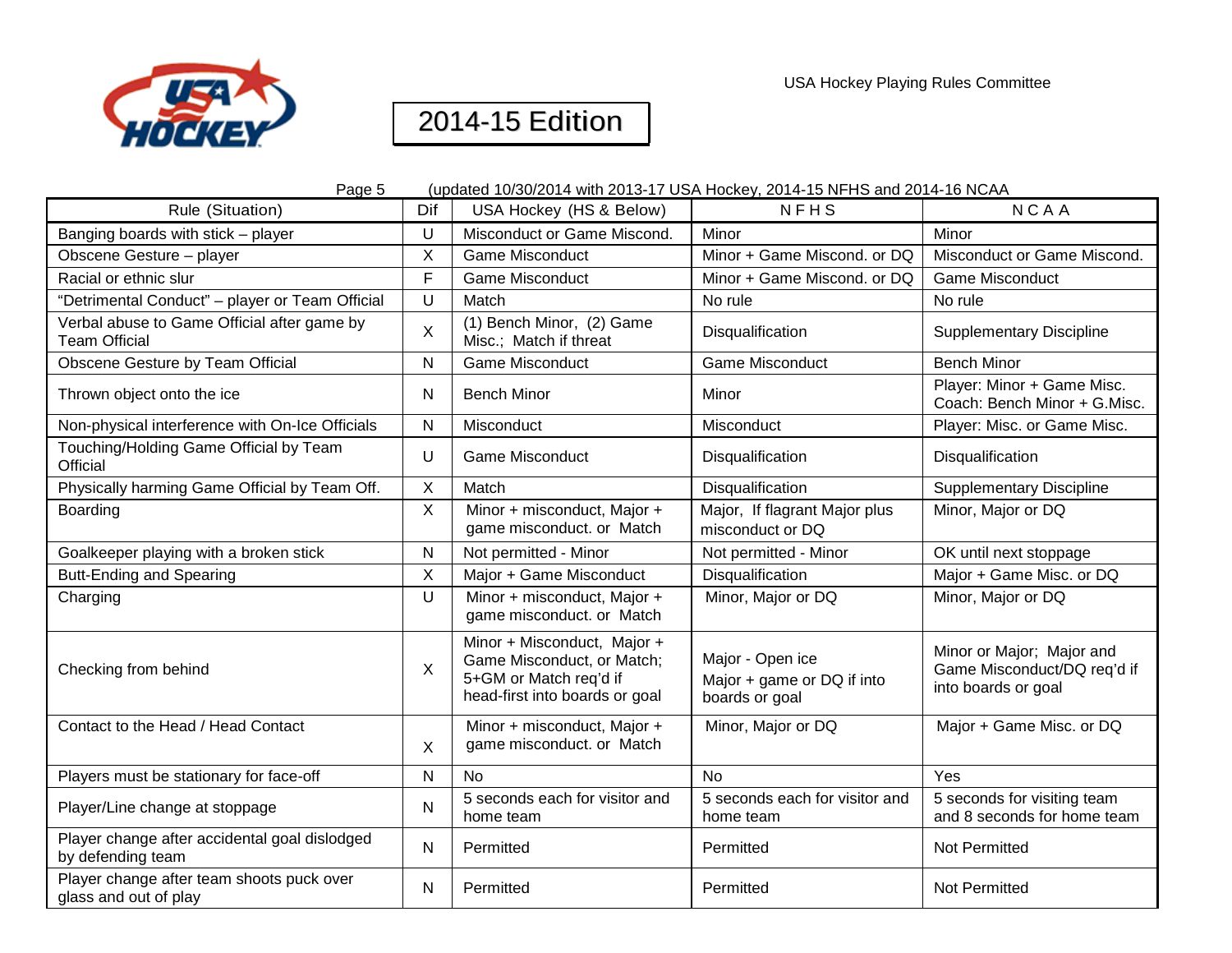

| Page 6                                                                                           | (updated 10/30/2014 with 2013-17 USA Hockey, 2014-15 NFHS and 2014-16 NCAA |                                                              |                                                      |                                                      |
|--------------------------------------------------------------------------------------------------|----------------------------------------------------------------------------|--------------------------------------------------------------|------------------------------------------------------|------------------------------------------------------|
| Rule (Situation)                                                                                 | Dif                                                                        | USA Hockey (HS & Below)                                      | <b>NFHS</b>                                          | <b>NCAA</b>                                          |
| Player change after team ices the puck                                                           | $\mathsf{N}$                                                               | Permitted                                                    | Permitted                                            | <b>Not Permitted</b>                                 |
| Face-off location                                                                                | $\cup$                                                                     | Anywhere permitted by rule                                   | Only at 9 face-off spots                             | Only at 9 face-off spots                             |
| Face-off location after non-coincident penalty                                                   | U                                                                          | Last play or Neutral Zone spot                               | Offending team's defending<br>zone                   | Offending team's defending<br>zone                   |
| Face-off location for carrying /throwing or illegal<br>hand passing puck                         | U                                                                          | Neutral zone or last play                                    | Defending zone                                       | One zone closer to own goal                          |
| Face-off location for playing puck above<br>shoulders                                            | N                                                                          | Defending zone (offending<br>team)                           | Defending zone (offending<br>team)                   | One zone closer to own goal                          |
| Face-offs procedure - who places stick first?                                                    | $\mathsf{N}$                                                               | Attacking center first<br>(Visiting team center ice)         | Attacking center first<br>(Visiting team center ice) | Defending center first<br>(Visiting team center ice) |
| Hand pass permitted                                                                              | $\mathsf{N}$                                                               | Defending zone only                                          | Defending zone only                                  | No                                                   |
| Hand pass by face-off player                                                                     | $\mathsf{N}$                                                               | No Rule                                                      | No Rule                                              | Not permitted - minor penalty                        |
| Face-off for interference from bench                                                             | X                                                                          | Last play (cannot gain ice<br>advantage)                     | Last play                                            | Offending team end zone spot                         |
| Face-off location for puck shot by attacking<br>player attempting to score and leaving rink      | X                                                                          | <b>Neutral Zone</b>                                          | Zone where shot occurred                             | End Zone face-off spot<br>(attacking zone)           |
| Goalkeeper freezes puck on ice when out of<br>crease, puck in front of goal line (in Priv. Area) | $\mathsf{N}$                                                               | No penalty                                                   | No penalty                                           | Minor (interpretation)                               |
| Goalkeeper shoots puck out of rink over glass                                                    | U                                                                          | Minor - Always                                               | Minor - If deliberate                                | Minor - If deliberate                                |
| Goalkeeper checks opponent in Priv. Area                                                         | N                                                                          | No rule                                                      | No rule                                              | Minor or Major                                       |
| <b>Instigating Fisticuffs</b>                                                                    | F                                                                          | Minor                                                        | No special rule                                      | Minor                                                |
| Fisticuffs, including player struck during<br>altercation who continues by retaliating           | U                                                                          | Minor, Double Minor, or<br>Major + Game Misconduct           | Disqualification                                     | Disqualification                                     |
| Subsequent player enters altercation (fight)                                                     | $\boldsymbol{\mathsf{X}}$                                                  | First in - Game Misconduct;<br>Others - no automatic penalty | Disqualification                                     | No automatic penalty                                 |
| Intentionally dropping stick or gloves(altercation)                                              |                                                                            | Minor                                                        | Minor                                                | Minor                                                |
| Deliberately removing helmet/facemask prior to<br>or during altercation                          | U                                                                          | Match (Game Misc-Adults)                                     | No rule                                              | No rule                                              |
| Own helmet/facemask comes off head during<br>altercation                                         | U                                                                          | <b>Game Misconduct</b>                                       | No rule                                              | No rule                                              |
| Closing hand on puck causing stoppage (not in<br>crease)                                         | $\boldsymbol{\mathsf{X}}$                                                  | Stoppage only                                                | Stoppage only                                        | Stoppage only                                        |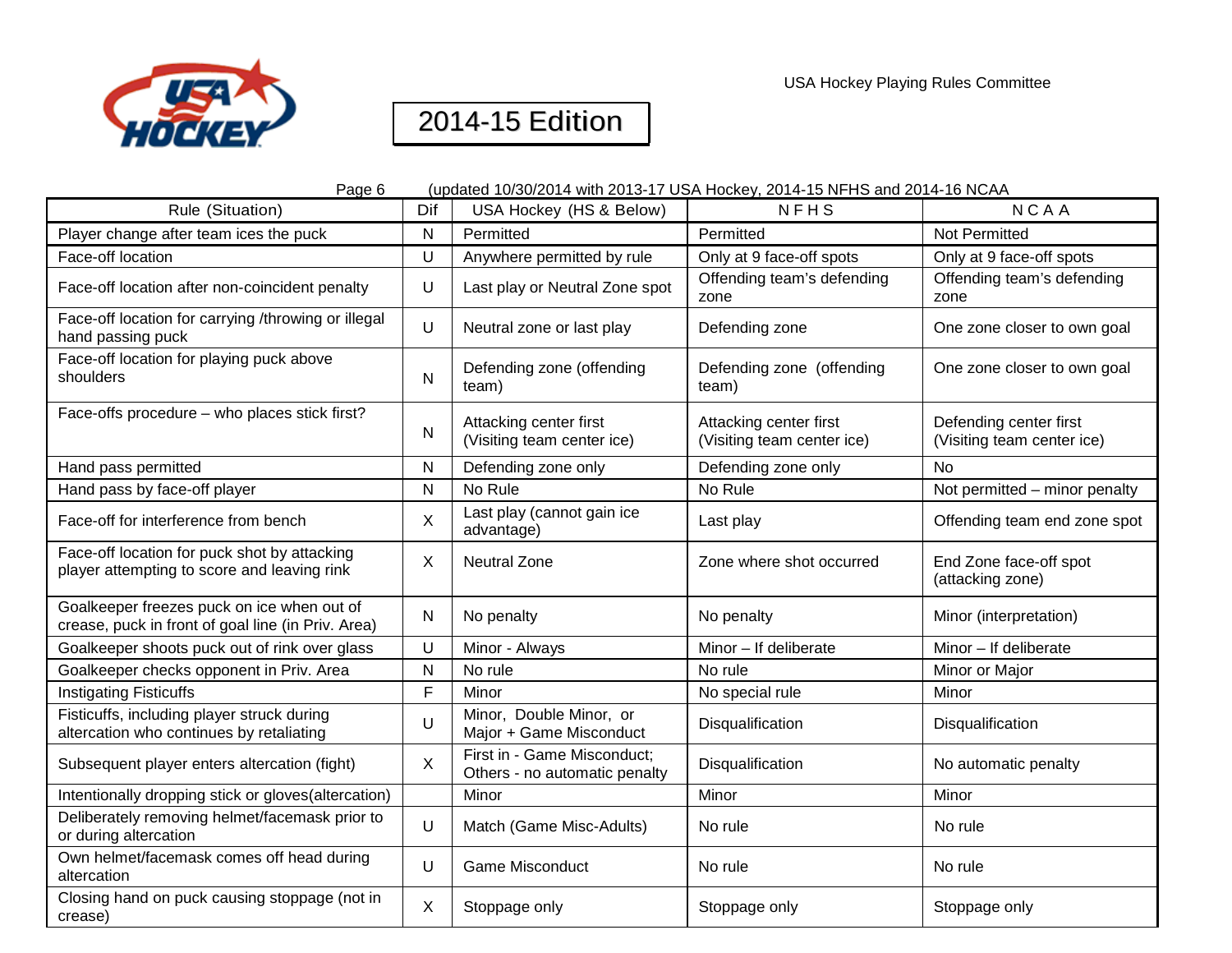



| Page 7                                                                       |              | (updated 10/30/2014 with 2013-17 USA Hockey, 2014-15 NFHS and 2014-16 NCAA |                                                         |                                                                                                    |  |
|------------------------------------------------------------------------------|--------------|----------------------------------------------------------------------------|---------------------------------------------------------|----------------------------------------------------------------------------------------------------|--|
| Rule (Situation)                                                             | Dif          | USA Hockey (HS & Below)                                                    | <b>NFHS</b>                                             | <b>NCAA</b>                                                                                        |  |
| <b>High Stick definition</b>                                                 | U            | Above normal shoulder height<br>of checking player                         | Above 4 feet                                            | Above 4 feet<br>Women's Experiment for 2014-<br>15 - puck can be legally played<br>with high stick |  |
| Goalkeeper play puck with high stick                                         | N            | <b>No</b>                                                                  | <b>No</b>                                               | Permitted                                                                                          |  |
| <b>Grabbing Facemask</b>                                                     | X            | Major + Game Misconduct or<br>Match                                        | Major or Disqualification                               | Minor, Major + GM or Disq.                                                                         |  |
| <b>Head-Butting</b>                                                          | Χ            | Major + Game Misc. or Match                                                | Major or DQ                                             | Major, Game Misc. or DQ                                                                            |  |
| Interference                                                                 | $\mathsf{N}$ | <b>Minor Penalty</b>                                                       | <b>Minor Penalty</b>                                    | Minor or Major Penalty                                                                             |  |
| Directing puck into goal with skate                                          | N            | <b>Disallowed</b>                                                          | <b>Disallowed</b>                                       | Goal unless distinct kicking<br>motion                                                             |  |
| Attacking player in crease when goal scored<br>(goalkeeper is in the crease) | U            | No goal                                                                    | Allowed - No goal if interfering<br>with the goalkeeper | Allowed - No goal if interfering<br>with the goalkeeper                                            |  |
| Kick shot (skate kicks stick blade)                                          | U            | No rule                                                                    | Misconduct                                              | Misconduct                                                                                         |  |
| Player leaves players' bench or penalty bench<br>during altercation          | U            | Major + Game Misconduct                                                    | Disqualification                                        | Disqualification                                                                                   |  |
| Leaving penalty bench during time-out                                        | Χ            | Not permitted                                                              | Not permitted                                           | Not permitted                                                                                      |  |
| Extra player prevents breakaway                                              | X            | <b>Penalty Shot</b>                                                        | Penalty Shot + Misconduct                               | Bench Minor, Misconduct, and<br>Penalty Shot                                                       |  |
| Delayed offsides permitted                                                   | U            | No - (Except U14 and above<br>teams)                                       | Yes                                                     | Yes                                                                                                |  |
| Tag-up to nullify delayed off-side                                           | U            | No - (Except U14 and above<br>teams)                                       | Yes                                                     | Yes                                                                                                |  |
| Icing the puck permitted by shorthanded team                                 | N            | Yes                                                                        | Yes                                                     | Yes - Regular season only                                                                          |  |
| Icing is nullified if goalkeeper leaves crease or<br>feigns playing the puck | Ν            | No                                                                         | <b>No</b>                                               | Yes                                                                                                |  |
| Stoppage of play for icing violation                                         | $\mathsf{N}$ | Immediate when puck crosses<br>goal line                                   | Immediate when puck crosses<br>goal line                | Hybrid Icing                                                                                       |  |
| Icing error                                                                  | N            | End zone spot where occurred                                               | End zone spot where occurred                            | Center spot unless unduly<br>penalizing either team                                                |  |
| Off-side error                                                               | Ν            | Neutral zone spot                                                          | Neutral zone spot                                       | Center spot                                                                                        |  |